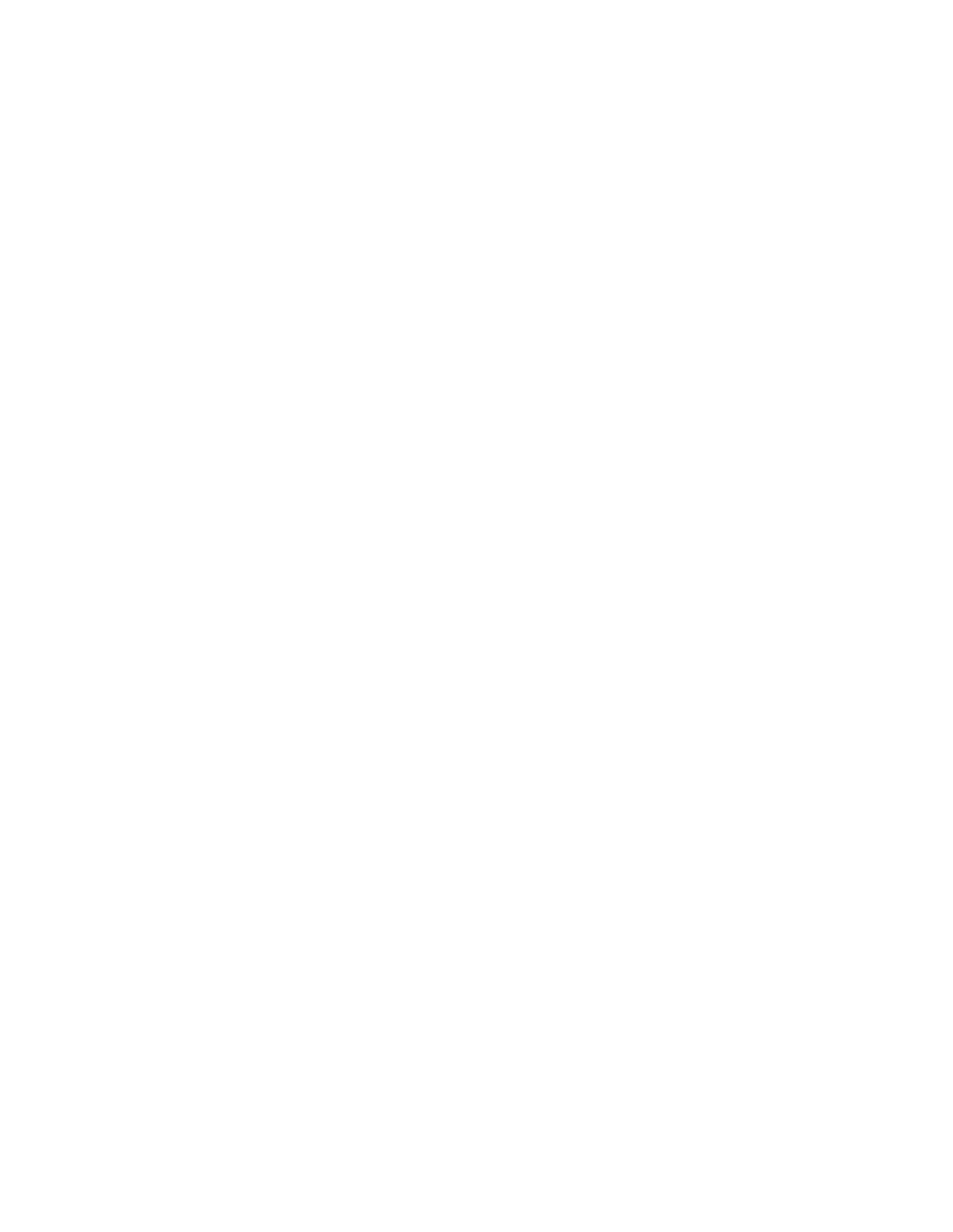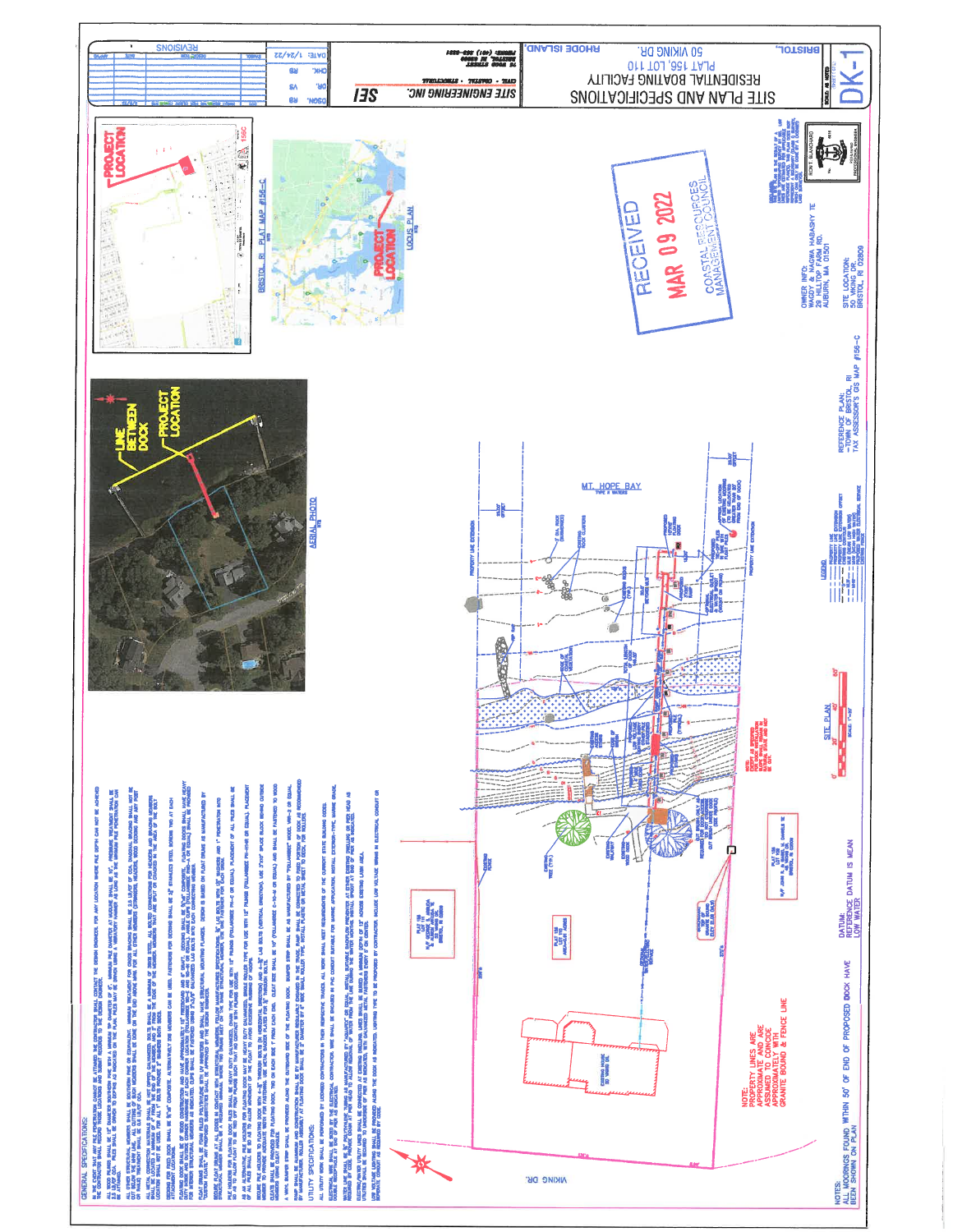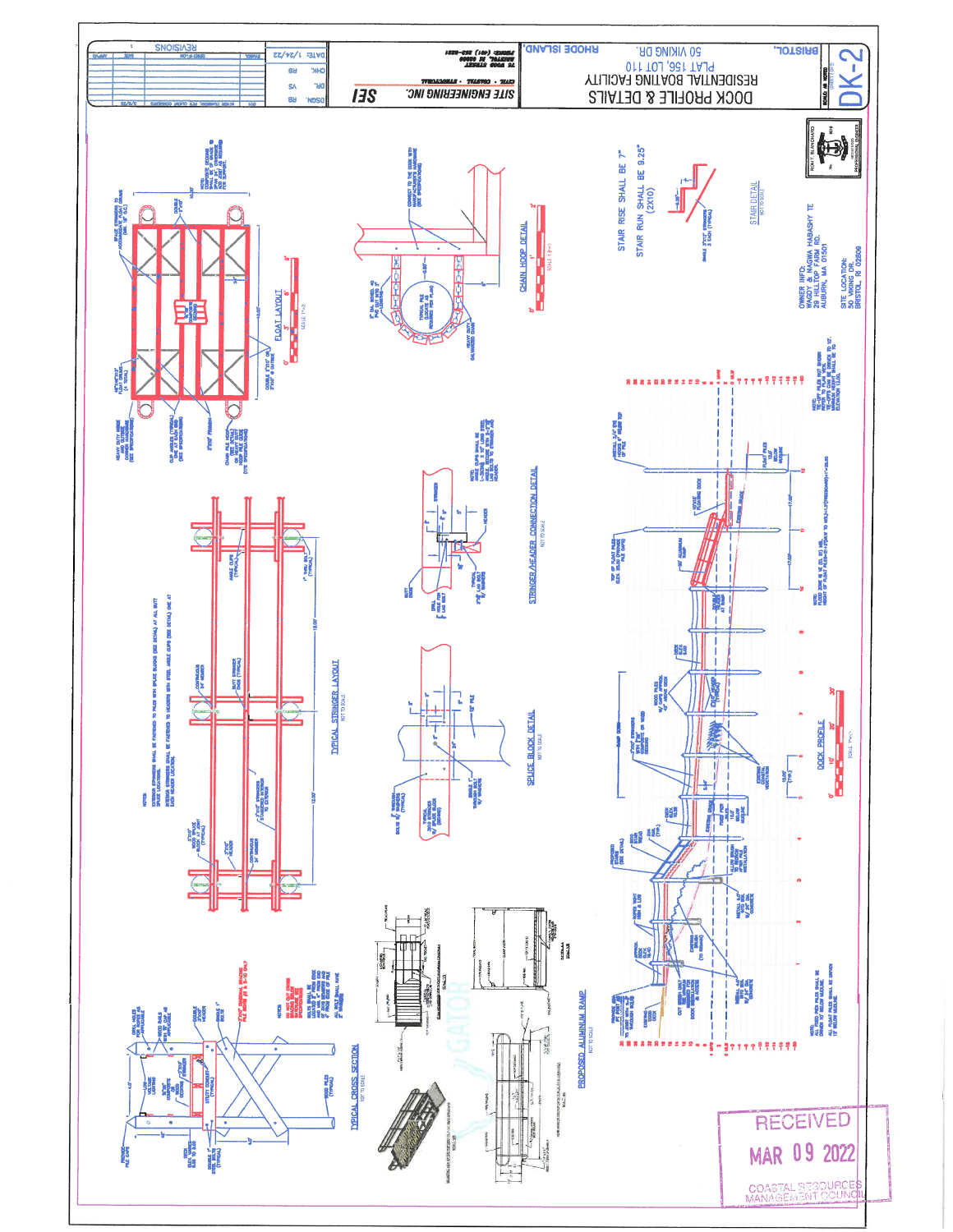

**NIKING DK**